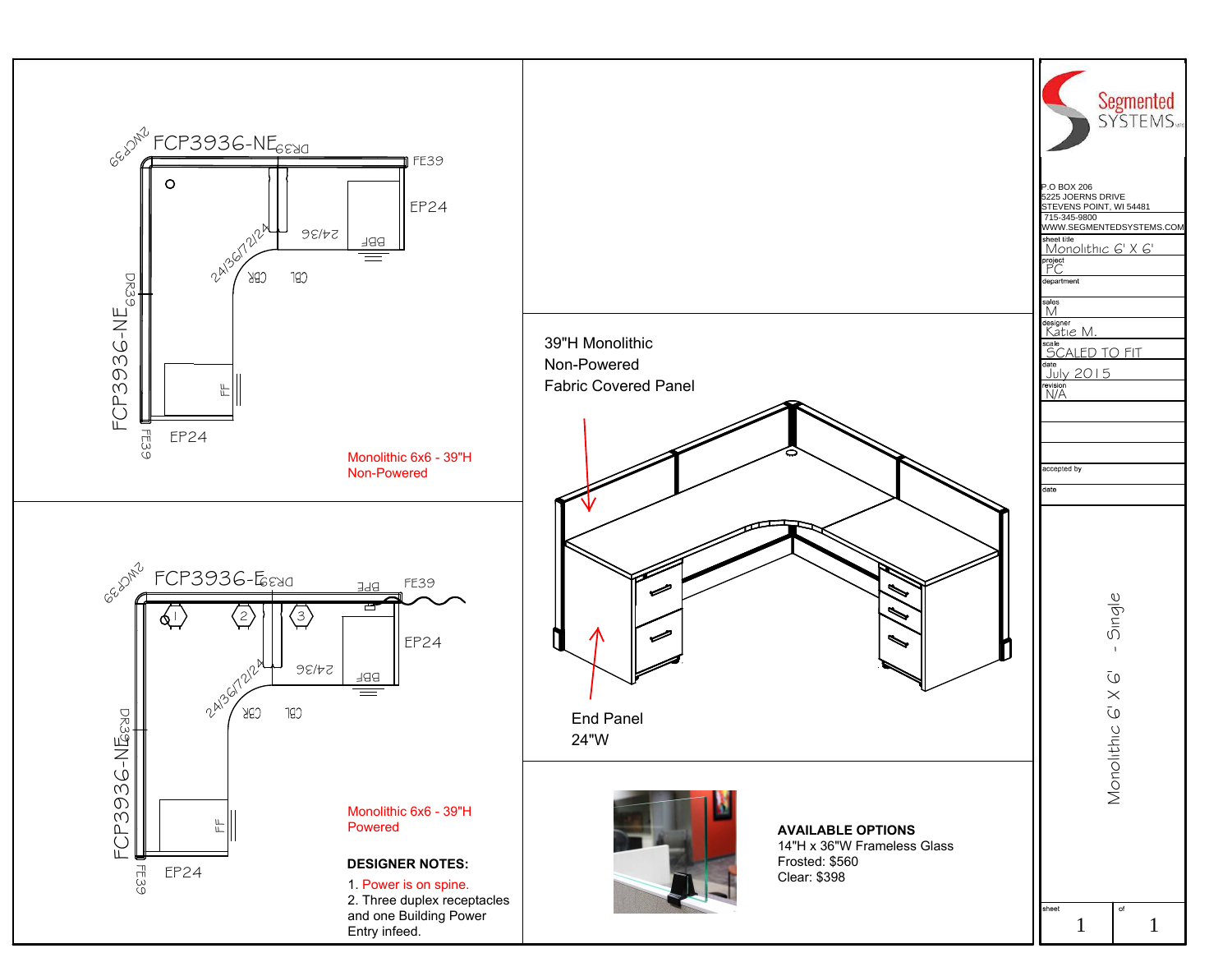## Single 6x6 L Shaped Monolithic Non-Powered 1 of 1

| Ite                 | <b>Mfg</b>             | Qty            | Number           | <b>Part Description</b>                                                                     | List       |        | Ext List |          |
|---------------------|------------------------|----------------|------------------|---------------------------------------------------------------------------------------------|------------|--------|----------|----------|
| 1<br>ø              | SS                     | 4              | <b>FCP3936NE</b> | Fabric Covered, Non-Tackable Panel<br>Non-Electrical, 39"H x 36"W                           |            | 390.00 |          | 1,560.00 |
| $\overline{2}$<br>ø | SS                     | $\overline{2}$ | <b>FE39</b>      | Finished End, 39"H                                                                          | $\ddot{s}$ | 51.00  | \$       | 102.00   |
| 3<br>ø              | <b>SS</b>              | $\overline{2}$ | <b>DR39</b>      | Draw Rod, 39"H                                                                              | \$         | 17.00  | \$       | 34.00    |
| 4<br>Ø              | SS                     | $\mathbf{1}$   | 2WCP39           | 2-Way 90 Deg. Connector Post, 39"H                                                          | \$         | 108.00 | \$       | 108.00   |
| 5                   | $\overline{\text{ss}}$ | $\mathbf{1}$   | ECCW24723624R-G  | 24x72x36x24 90 Deg. Exteneded Curved<br>Corner Worksurface with 2mm PVC Edge<br>Add Grommet | \$         | 708.00 | \$       | 708.00   |
| 6                   | <b>SS</b>              | 1              | <b>RWS2436</b>   | 2mm PVC Edge Rectangular Worksurface,<br>36"W x 24"D                                        | \$         | 266.00 | \$       | 266.00   |
| $\overline{7}$<br>Ø | $\overline{\text{SS}}$ | $\overline{2}$ | EP24             | Laminated Worksurface End Panel,<br>24"Wx27 3/4"H                                           | \$         | 253.00 | \$       | 506.00   |
| 8<br>Ø              | SS                     | $\mathbf{1}$   | ML-?-3011-????   | 27 3/4"H x 21 7/8"D x 15 1/4"W BBF<br>Worksurface Supporting Pedestal                       | \$         | 781.00 | \$       | 781.00   |
| 9<br>Ø              | $\overline{\text{SS}}$ | $\mathbf{1}$   | ML-?-3009-????   | 27 3/4"H x 21 7/8"D x 15 1/4"W FF<br><b>Worksurface Supporting Pedestal</b>                 | \$         | 714.00 | \$       | 714.00   |
|                     |                        |                |                  | <b>Grand Total</b>                                                                          |            |        | S        | 4,779.00 |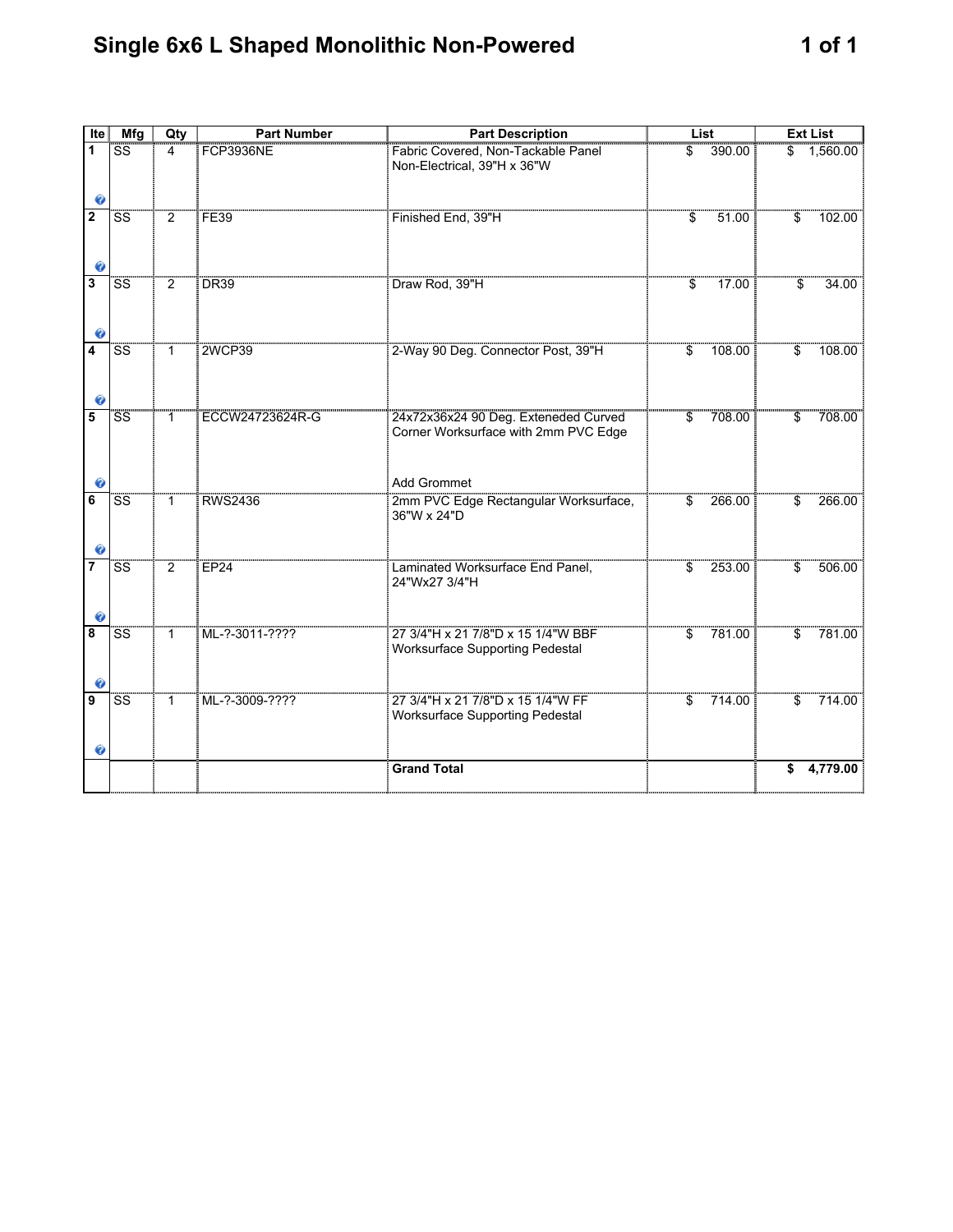## **Single 6x6 L Shaped Monolithic Powered opt.2 1 of 2**

| Ite              | Mfg                    | Qty            | <b>Part Number</b> | <b>Part Description</b>                                                      | List                     |          | <b>Ext List</b>          |             |
|------------------|------------------------|----------------|--------------------|------------------------------------------------------------------------------|--------------------------|----------|--------------------------|-------------|
| 1<br>Ø           | SS                     | 2              | <b>FCP3936NE</b>   | Fabric Covered, Non-Tackable Panel<br>Non-Electrical, 39"H x 36"W            | \$                       | 390.00   | \$                       | 780.00      |
| $\mathbf 2$<br>Ø | $\overline{\text{SS}}$ | $\overline{2}$ | <b>FCP3936E</b>    | Fabric Covered, Non-Tackable Panel<br>Electrical, 39"H x 36"W                | \$                       | 517.00   |                          | \$ 1,034.00 |
| 3<br>Ø           | <b>SS</b>              | $\overline{2}$ | <b>FE39</b>        | Finished End, 39"H                                                           | $\overline{\mathbb{S}}$  | 51.00    | $\overline{\mathcal{S}}$ | 102.00      |
| 4                | SS                     | $\overline{2}$ | <b>DR39</b>        | Draw Rod, 39"H                                                               | $\overline{\$}$          | 17.00    | \$                       | 34.00       |
| 5<br>Ø           | SS                     | $\mathbf{1}$   | RECP4 I            | Receptacle 4-Circuit 1, Circuit 2, Circuit 3                                 | \$                       | 29.00    | \$                       | 29.00       |
| 6<br>ø           | SS                     | $\mathbf{1}$   | RECP4 II           | Receptacle 4-Circuit 1, Circuit 2, Circuit 3                                 | \$                       | 29.00    | \$                       | 29.00       |
| 7<br>Ø           | SS                     | $\mathbf{1}$   | RECP4 III          | Receptacle 4-Circuit 1, Circuit 2, Circuit 3                                 | \$                       | 29.00    | \$                       | 29.00       |
| 8<br>Ø           | <b>SS</b>              | $\mathbf{1}$   | <b>BPE</b>         | Base Power Entry Direct Connect, 4-Circuit                                   | \$                       | 291.00   | \$                       | 291.00      |
| 9                | <b>SS</b>              | $\mathbf{1}$   | <b>2WCP39</b>      | 2-Way 90 Deg. Connector Post, 39"H                                           | \$                       | 108.00   | \$                       | 108.00      |
| 10               | <b>SS</b>              | $\overline{1}$ | ECCW24723624R      | 24x72x36x24 90 Deg. Exteneded Curved<br>Corner Worksurface with 2mm PVC Edge | $\overline{\mathcal{L}}$ | 682.00   | $\overline{\mathcal{L}}$ | 682.00      |
| 11               | SS                     |                | <b>RWS2436</b>     | Square Edge Rectangular Worksurface<br>36"W x 24"D                           |                          | 266.00 L |                          | 266.00      |
| 12               | <b>SS</b>              | $\overline{2}$ | <b>EP24</b>        | Worksurface End Panel, 24"Wx27 3/4"H                                         | \$                       | 253.00   | \$                       | 506.00      |
| 13<br>Ø          | <b>SS</b>              | 1              | ML-S-3011-0004     | 27 3/4"H x 21 7/8"D x 15 1/4"W BBF<br><b>Worksurface Supporting Pedestal</b> | \$                       | 781.00   | \$                       | 781.00      |
| 14               | SS                     | 1              | ML-S-3009-0004     | 27 3/4"H x 21 7/8"D x 15 1/4"W FF<br><b>Worksurface Supporting Pedestal</b>  | \$                       | 714.00   | S                        | 714.00      |